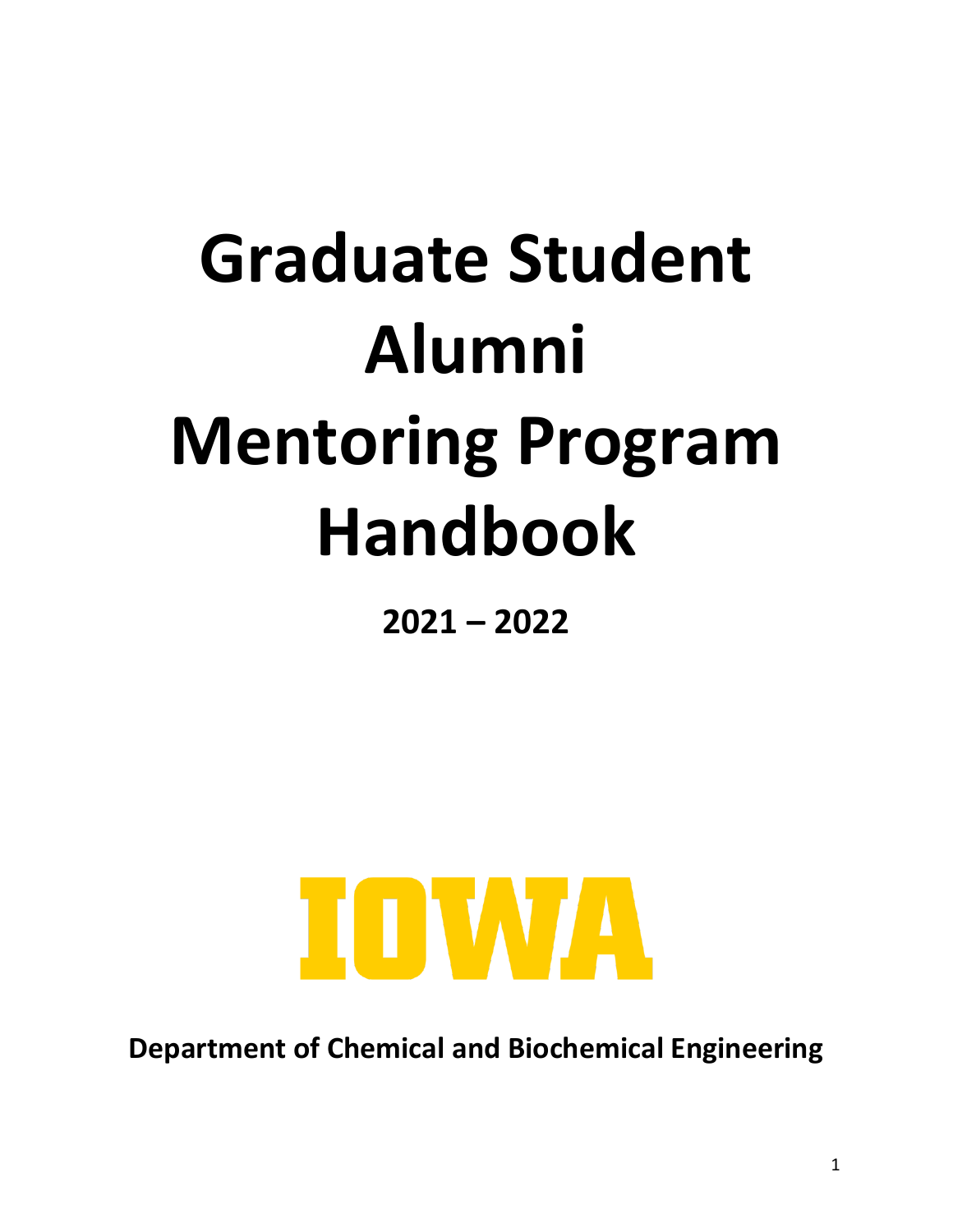## **Table of Contents**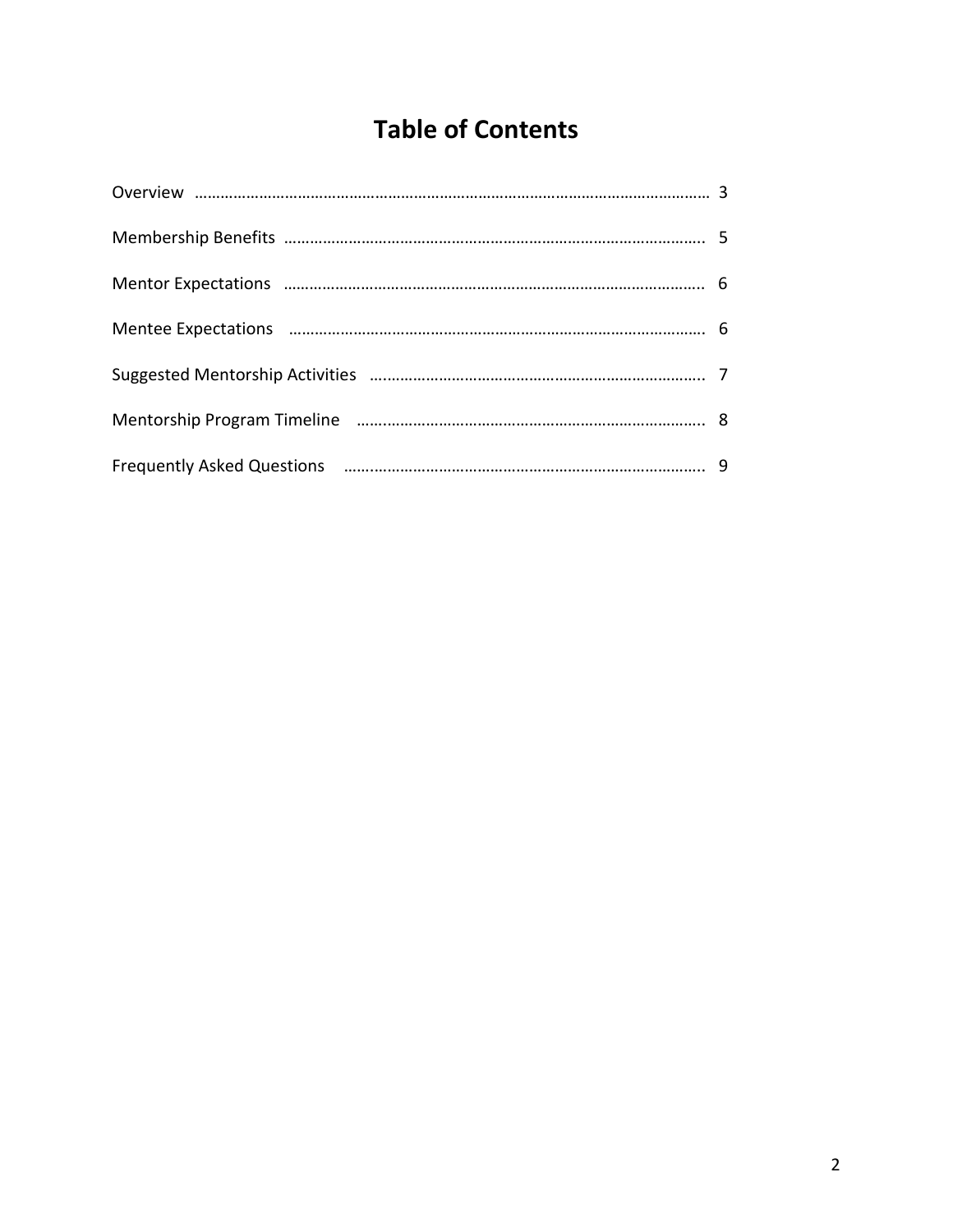## **Overview**

The Mentoring Program seeks to connect University of Iowa Department of Chemical and Biochemical Engineering (CBE) graduate students and alumni. This connection will provide students with opportunities to interact with chemical engineering professionals, enhance their career readiness skills, including networking, resume and cover letter development, and gain insight into professional life outside of academia. *The objective of this mentoring program is to help transition students from graduate school to a successful professional career*.

Mentors and mentees will apply to be a part of the program and will be matched by the department. Mentors will need to apply each year. After the initial application, mentees will remain in the program unless they decide to opt out. Interests and goals will be taken into consideration when matching, and will be prioritized along with industry and/or academic research area.

#### **A mentor will …**

- Have a graduate degree and experience as a non-academic professional in chemical engineering.
- Serve as a resource for career readiness questions, i.e., resume, cover letter, interviewing, and how to effectively search for a job.
- Provide constructive support and feedback.
- Respond in a timely fashion and encourage communication with mentee.
- Commit to open dialog and extend student knowledge whenever possible.
- Communicate with the program coordinator if they no longer wish to participate in the program or their mentor relationship is not going well.

#### **A mentor will not …**

- Be expected to provide their mentee with a job.
- Be expected to provide more time than what they are comfortable with.
- Stop communicating to their mentee when life gets busy. Rather, they will reach out and let the mentee know what's going on and set up a future time to connect.

#### **A mentee will …**

- Be expected to initiate contact with their mentor and be responsible for continuing to engage with their mentor.
- Be courteous of their mentor's time and have an open dialog about expectations/goals.
- Be open minded and appreciative when receiving advice and feedback.
- Communicate with the program coordinator if they no longer wish to participate in the program or their mentor relationship is not going well.

#### **A mentee will not …**

• Ask the mentor for a job.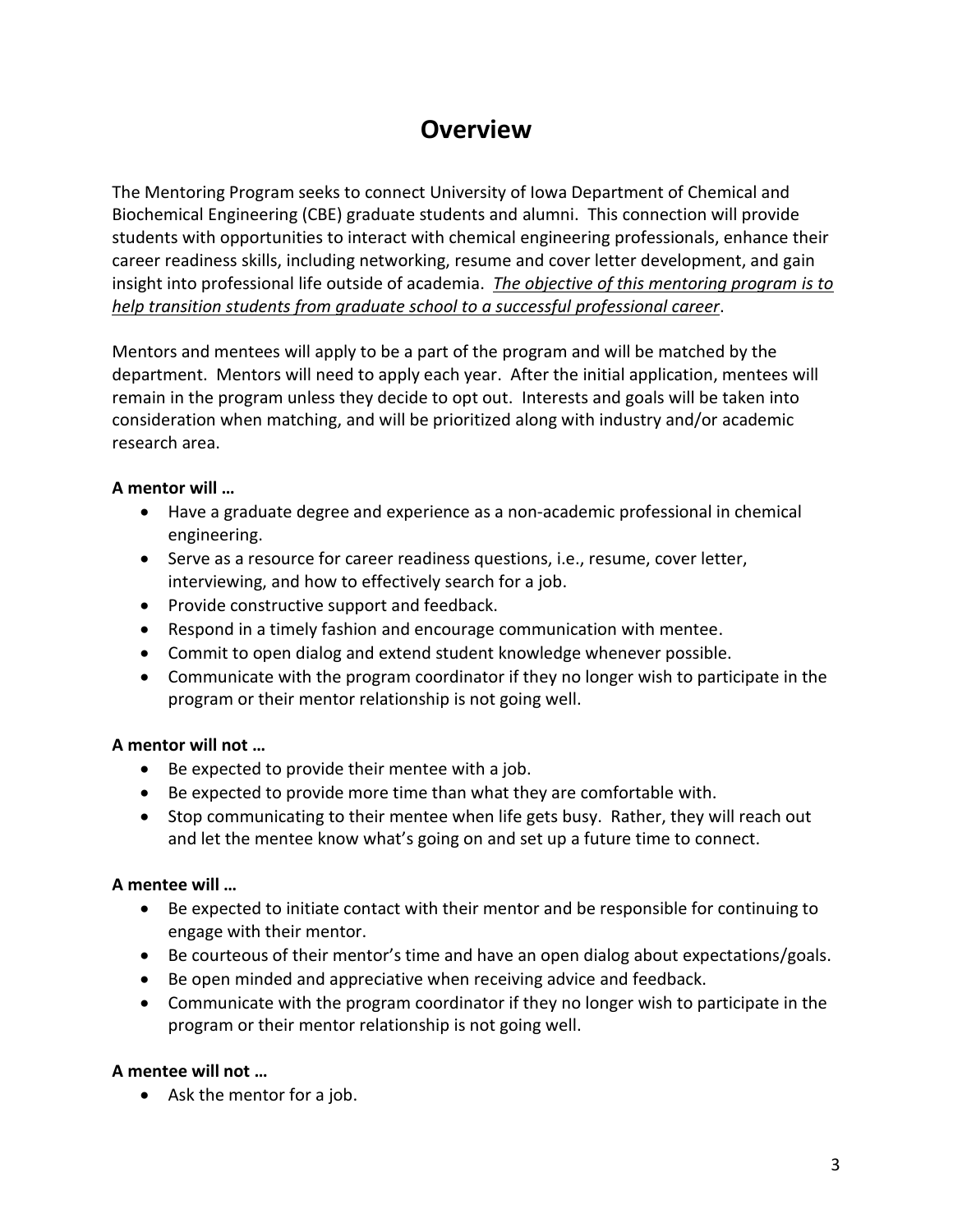- Expect the mentor to become a "life coach" the focus is on successfully transitioning to a professional career.
- Stop communicating to their mentor when life gets busy. Rather, they will reach out and let the mentor know what's going on and set up a future time to connect.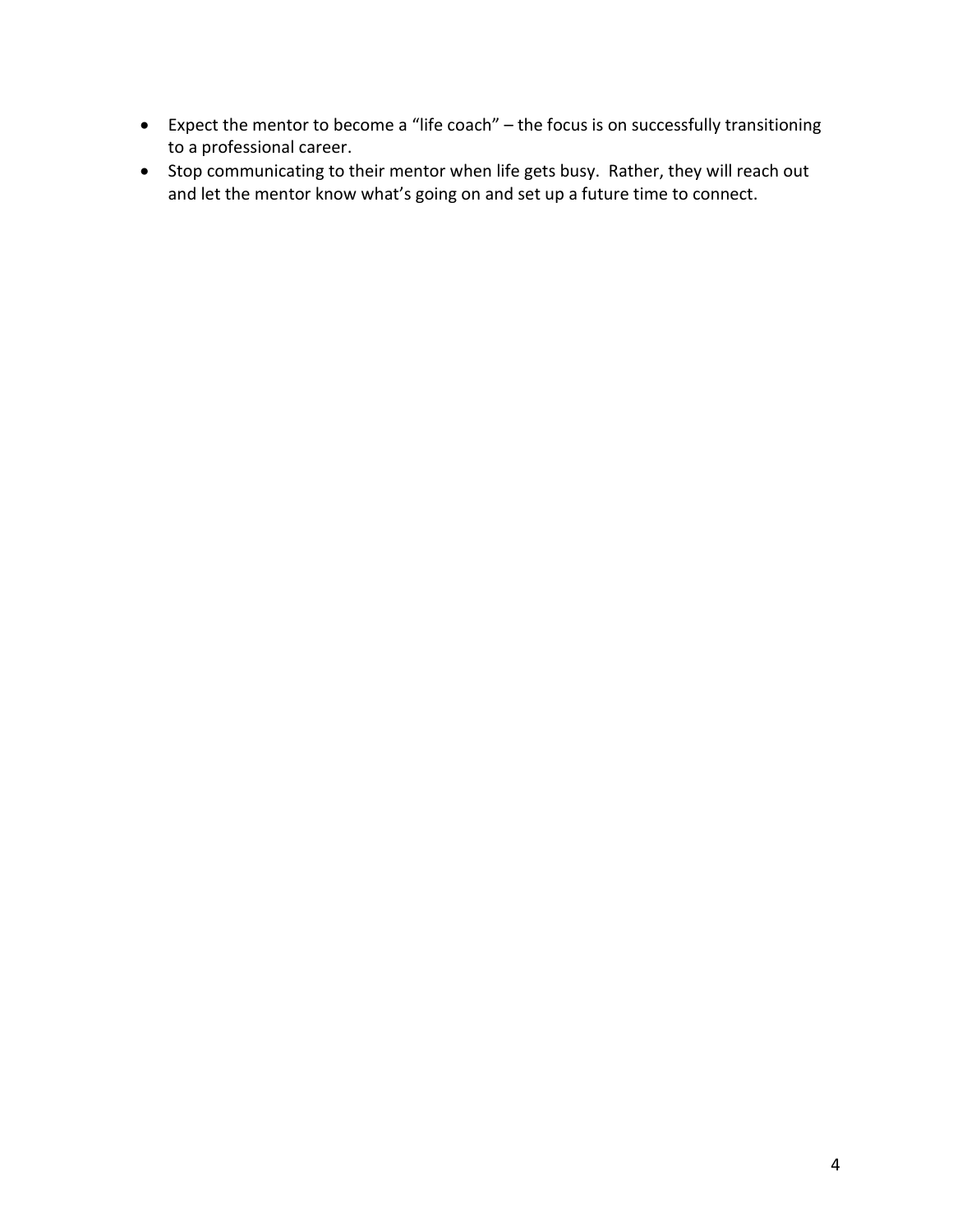## **Membership Benefits**

#### **For mentors:**

- Make an impact and influence aspiring CBE graduate students.
- Share your talents, real-world experiences, and professional wisdom with the next generation of chemical engineers.
- Broaden your leadership and mentoring skills.
- Add to your resume or CV.
- Make a critical, non-financial contribution to your alma mater (even if you live far from Iowa City).
- Develop new networking and collaboration opportunities.

#### **For mentees**

- Connect with chemical engineering professionals and learn from their experience.
- Improve use of career tools (resume, cover letter, job search process, interviewing, etc.).
- Connect with someone who has made the transition from graduate school to industry "been there – done that."
- Practice professional communication.
- Learn about chemical engineering careers, organizations and various opportunities.
- Develop new networking and collaboration opportunities.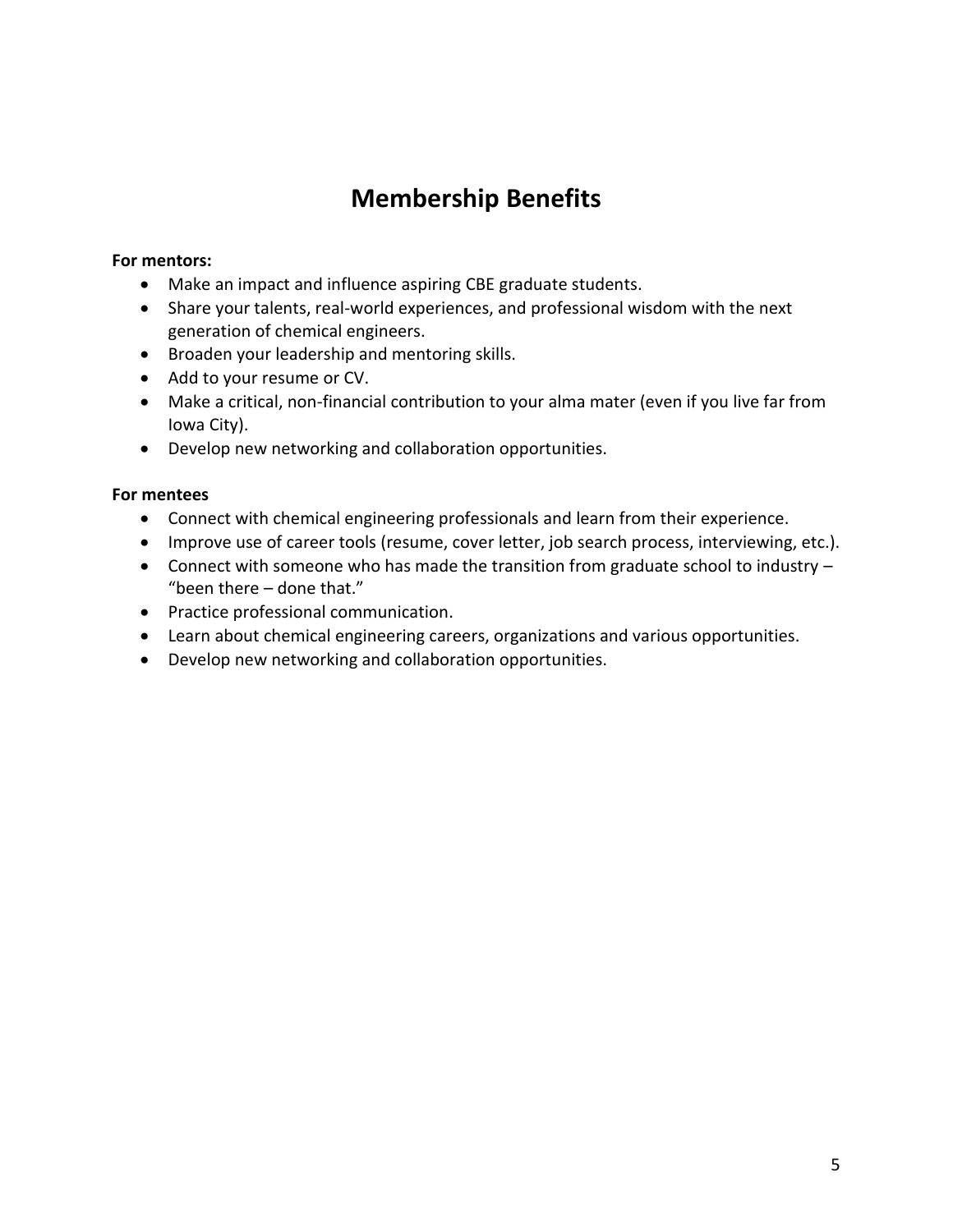## **Mentor Expectations**

- Work with mentee to develop a meeting schedule that works for both of you (i.e., twice a month via e-mail, twice a semester with Zoom, etc.).
- Engage mentee in ongoing conversations.
- Communicate with mentee at least twice per semester more frequent communication is encouraged.
- Be open to answering all types of professional questions.
- Help foster mentee networks.
- Adapt to mentee needs based on their time in the program and when their degree conferral will take place.
- Provide guidance as mentees transition from graduate school to a non-academic professional career.

### **Mentee Expectations**

- Mentees will reach out to mentors via e-mail for the first point of contact.
- Work with mentor to develop a meeting schedule that works for both of you (i.e., twice a month via e-mail, twice a semester with Zoom, etc.).
- Communicate with mentor at least twice per semester more frequent communication is encouraged.
- Be prepared to talk about your professional goals.
- Be open to feedback and suggestions.

#### **For a successful mentorship both the mentee and mentor must …**

- Treat each other with respect.
- Communicate with each other.
- Establish the best way to communicate and establish a scheduled frequency of communications. Discuss potential busy periods in which frequency might have to decrease.
- Be respectful of each other's time and make sure they both are on time for virtual or inperson meetings.
- Communicate with the program coordinator if there are questions or things are not going well.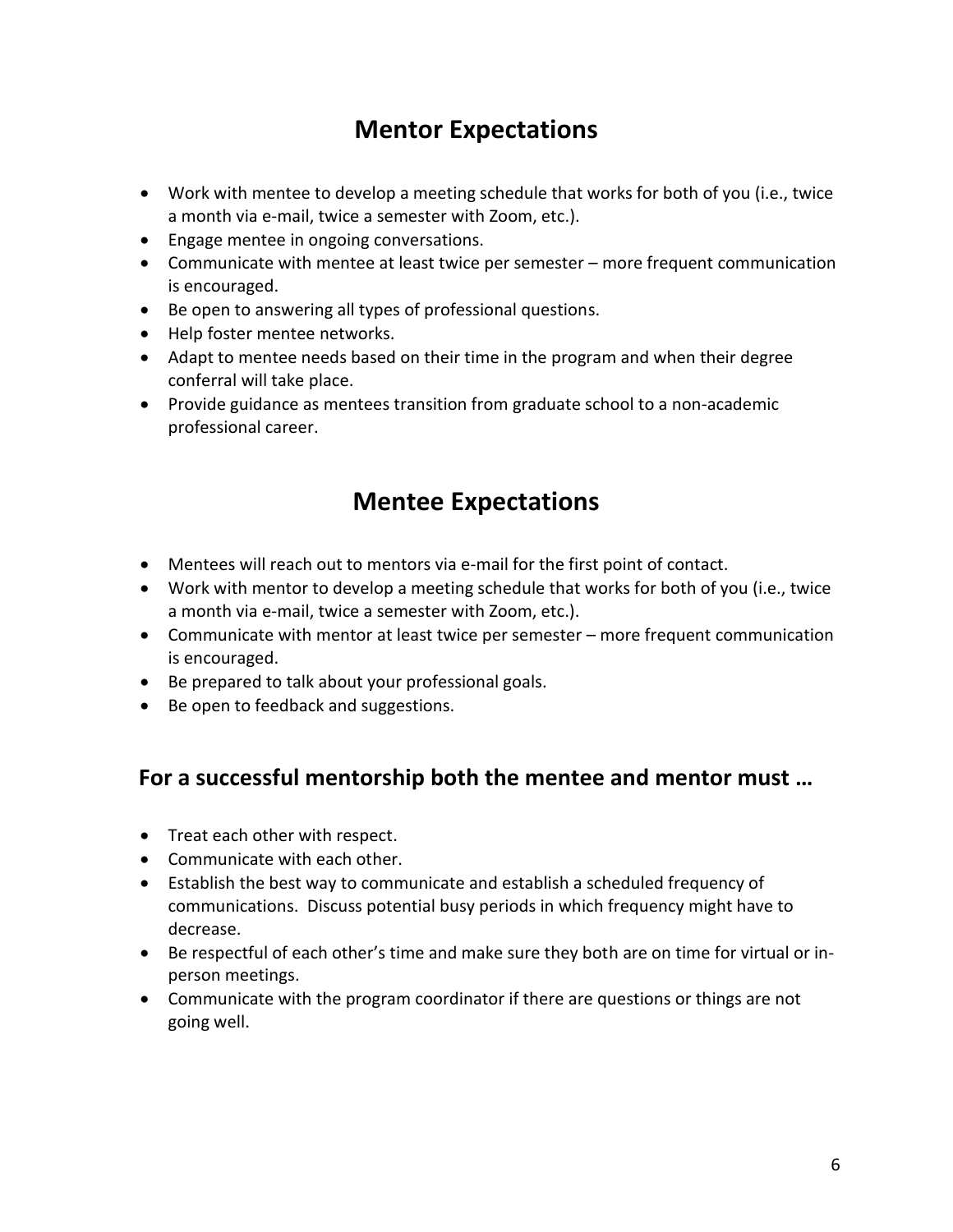## **Suggested Mentorship Activities**

The following can be used as a guide. These are just examples – it will be up to the mentee and mentor to decide what topics will best support the mentee's transition from graduate student to non-academic professional.

#### **Getting to know each other:**

- Initial email from mentee to mentor will be sent within one week of match announcement.
- Introduction and sharing of backgrounds, goals and interests.
- Mentee should share current career path interests.
- Mentor should share their career path after graduation.
- Set expectations for each other including communication preference.

#### **Professional Development and Preparing for the Workforce**

- Review one another's resumes and the mentees cover letter.
- Discuss how to prepare for a job interview, how to respond during behavior based interviews, in-person versus zoom interviews, etc.
- Conduct mock mentee interviews
- Discuss books to read to prepare for the real world.
- Discuss skills needed in the workplace and how to enhance mentee skill set while in graduate school.
- Explore job seeking search engines together.
- Discuss what work life is like including types of opportunities with different career paths
- Discuss how to choose where to work (large company, small company, consulting, etc.).
- Discuss how to navigate difficult conversations or situations in the workplace.
- Discuss how to achieve desired work-life balance of mentee.

#### **Current Student Needs:**

- Discuss potential courses that would be useful in the area of employment the mentee is seeking.
- Research interests and dissertation plans.
- Discuss pros and cons of next stage of life (ex. continuing education or going into workforce).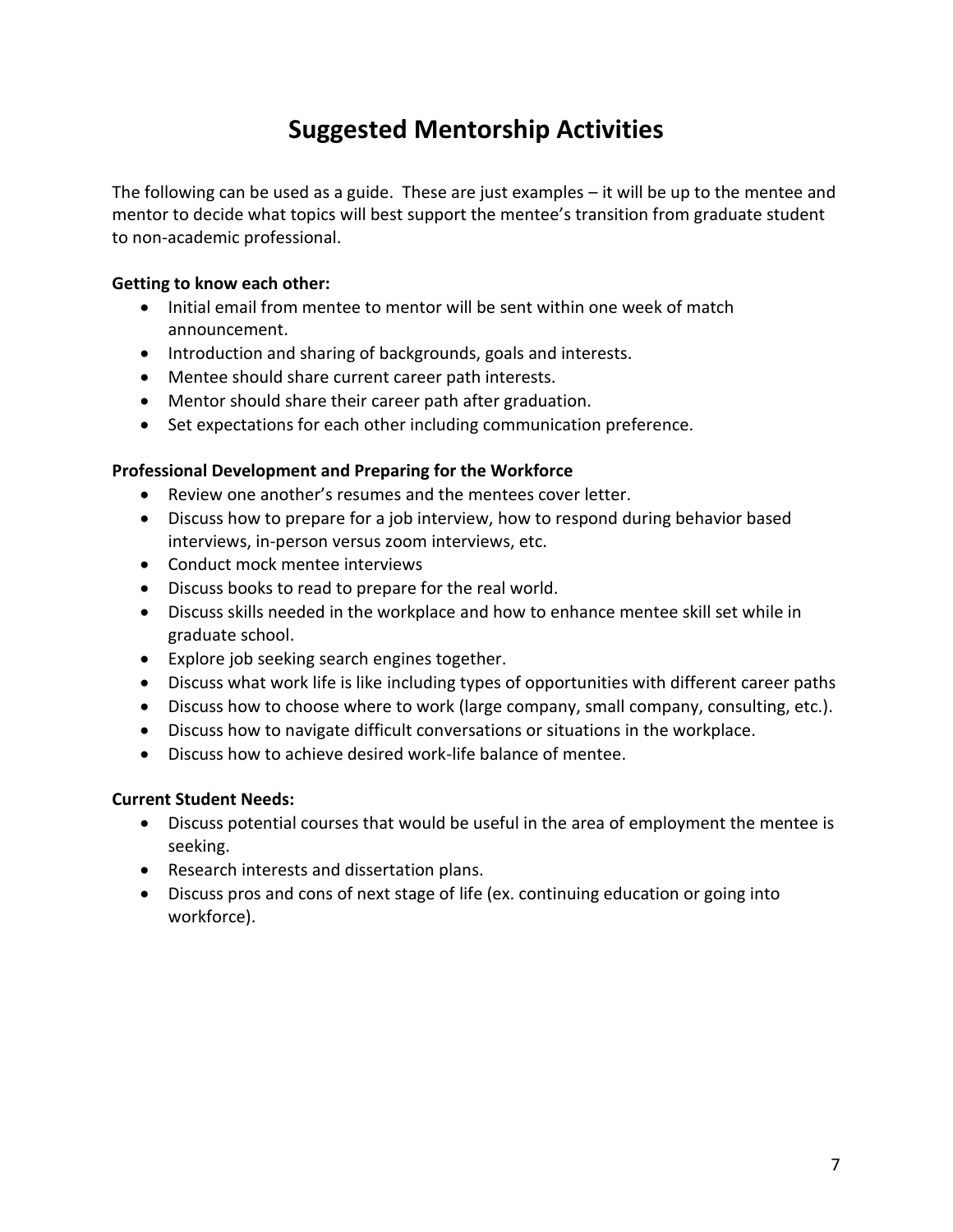## **Mentorship Program Timeline**

| <b>December 1, 2021</b>  | Mentor applications are due                                                                                                                                                         |
|--------------------------|-------------------------------------------------------------------------------------------------------------------------------------------------------------------------------------|
| <b>December 15, 2021</b> | New mentee applications are due and existing mentees wanting<br>to opt out of the program or have a change in mentorship<br>interests/goals should let the program coordinator know |
| December 31, 2021        | <b>Match Notifications</b>                                                                                                                                                          |
| <b>January 1, 2022</b>   | <b>Mentorship Program Begins</b>                                                                                                                                                    |
| <b>January 20, 2022</b>  | Deadline for mentees to send first email to their mentor                                                                                                                            |
| June 1, 2022             | Mid Year check in with Program Coordinator                                                                                                                                          |
| <b>November 15, 2022</b> | Mentors and mentees will submit a Program Assessment                                                                                                                                |
| <b>December 1, 2022</b>  | <b>Mentorship Program Ends</b>                                                                                                                                                      |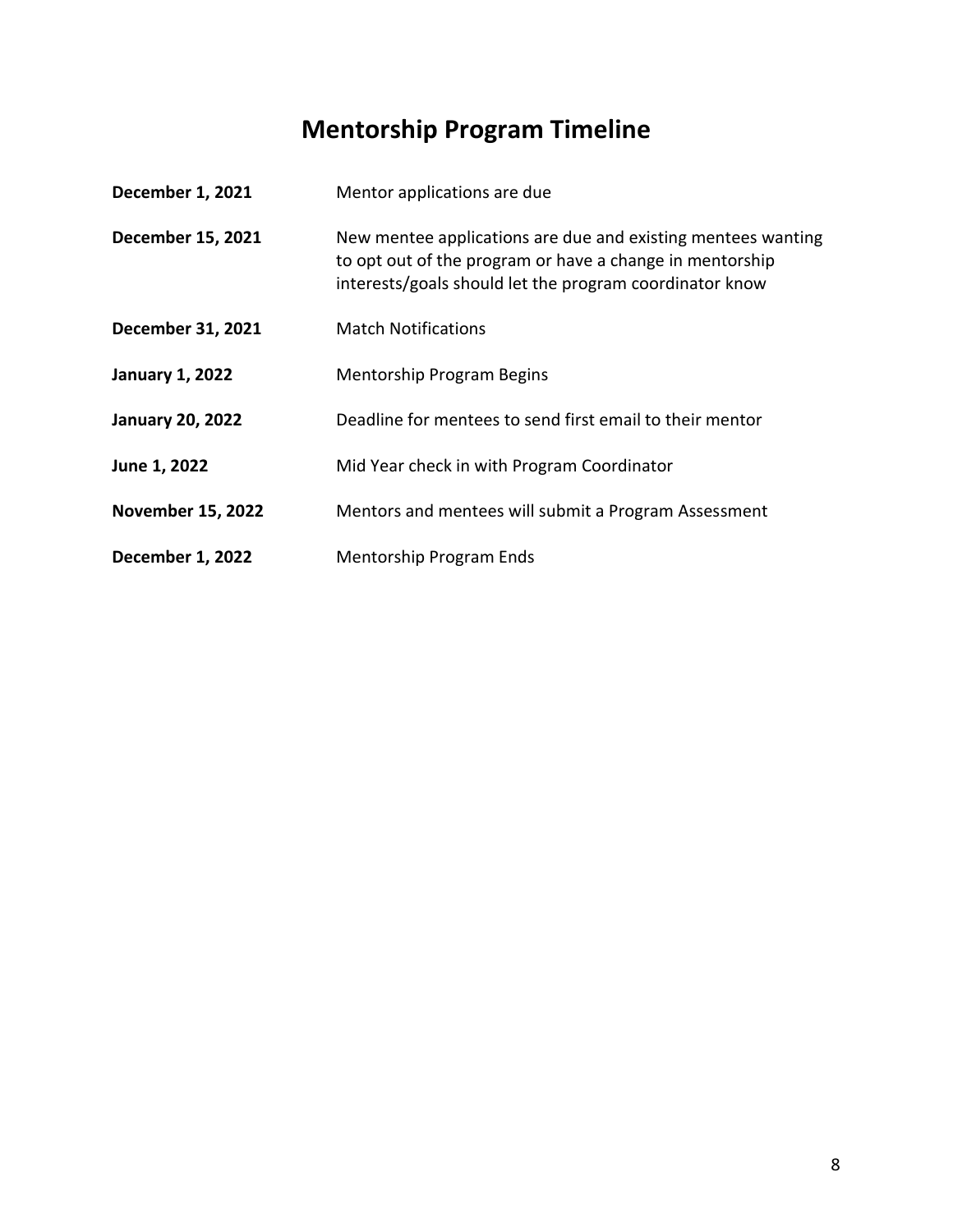## **Frequently Asked Questions**

#### **1. What are the goals of the program?**

The primary goal is to help CBE graduate students successfully transition from school to professional (non-academic) career. The program also allows alumni to engage with current graduate students in a meaningful way.

#### **2. How will I be placed with a mentor/mentee?**

The Mentoring Committee will review applications and pair individuals together. It is possible that mentors will have two mentees assigned to them.

The Mentoring Committee will try to ensure a good match; however, if there are problems, you should communicate them to the program coordinator.

Interests and goals will be taken into consideration when matching, though the program will be limited based on mentor participation. We will prioritize matching in the by industry and/or academic research area.

#### **3. Who can participate in the Mentorship Program?**

All graduate program alumni who have experience working as a professional chemical engineer may apply to be a mentor. All graduate students in the CBE department are invited to participate as a mentee.

#### **4. What do I do if I do not hear from my mentor or mentee?**

Please contact the program coordinator right away.

#### **5. What if I feel like my mentor is not a good fit?**

Concentrate on the skill building areas that mentors can provide generally. If you are still unsatisfied with your match, please contact the program coordinator.

#### **6. Can I be matched again with my mentor/mentee next year?**

To participate the following year, Mentors will need to submit a new application. If the mentee has not graduated and the mentee and mentor would like to continue with their mentorship the following year, they must both email the program coordinator with this request.